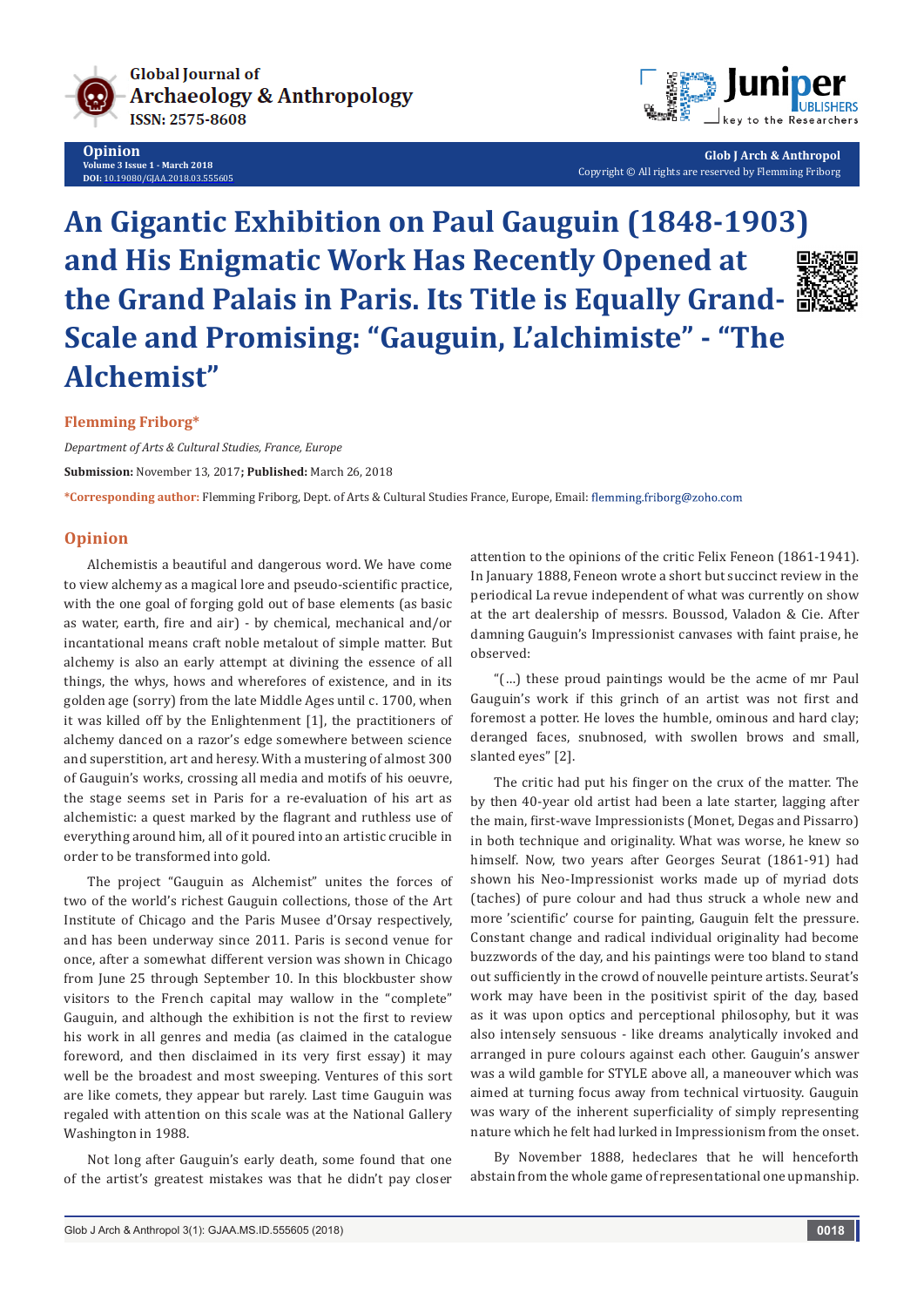In a carefully conceived letter to Dujardin, editor of La revue independante, the same in which Feneon starred, Gauguin responds to an invitation to show his work at the premises:

"Having felt for 3 years that my powers as an artist were utterly inadequate for the modern forms of progress introduced among the Impressionist artists, so quickly replaced by the Neo-Impressionists, I decided to work in isolation, without being promoted by any group. My studies made in the tropics are inadequate as precise renderings of nature, and I believe that the Revue Independante would be powerless to give them the brightness and luminosity they lack" [3].

Notwithstanding that Gauguin found the office rooms of the Revue utterly unsuited for his (or anyone's) paintings, he was also keenly aware that if he exhibited there he would be measured against the most recent exhibition of the latest works by, among others, Paul Signac - fifteen years his junior and already an up-and-coming exponent of Seurat's new 'optically enhanced' style [4]. Competition was fierce, and Gauguin was not usually one to shy away from a good fight, but just around this time, he was striking a new course, with his ceramics as the most recent - and perhaps boldest - venture. Here, something decidedly un-Impressionistic was stirring, and this was what piqued Feneon in spite of his obvious dislike of Gauguin as both a person and an artist. But this critic was an exception, and in general, Gauguin's ceramics were neither understood nor appreciated by his contemporaries.

Even now, the ceramic works seem unwieldy - and very, very modern - at first glance. The clay might certainly be viewed as the mirror in which all of Gauguin's work is, if not reflected, then prismatically refracted. The epithet of the "humble yet honest" material is idiomatically apt: the strangely distorted shapes and wide formal variety of Gauguin's ceramics lend themselves perfectly to his ambiguous ambitions - a constant and ever radical trial-and-error search or quest for something raw, primitive and counter-civilisational.

Such a focus may well have been the conceptual impetus of this grand-scale exhibition, which in Paris has been boosted by adding even more works to the already impressive bulk of the catalogue."Gauguin l'alchimiste" is a massive undertaking; having originated, the foreword informs us, simultaneously in Chicago and Paris, the concept was subjected to pooled resources in order for the two institutions not to obstruct each other and to the benefit of the public at both venues. Being too large for the Orsay rooms, it was decided to have Grand Palais host it, as often with blockbuster exhibitions in the French capital.

Such is the name of the game, and this fact need not in itself be a problem. But the understandable eagerness to present this 'new' take on Gauguin has sparked a desire to broaden the sweep, even though this is exactly what the planners insist upon wanting to avoid. The sheer marketing force of this Grand Display seriously risks trumping the conceptual base of the show. That is a shame, because the original concept is really worth exploring. In Paris, the ceramics do feature prominently and in great

**0019**

numbers - but so does everything else in Gauguin's oeuvre, to an extent which is on the verge of making the exhibition appear inflated rather than a tour de force. It runs the risk of obscuring the boldest elements of the whole venture, the idea of putting the ceramics (along with key graphic works, such as some of the zincographies from the Suite Volpini (1889) and some late Polynesian master-prints) centre stage. The rich ore in these sections of Gauguin's work is thus not mined deeply enough.

But no matter: as there have been other exhibitional and scholarly essays along if not the exact same, then similar lines of enquiry of late, Gauguin research seems set on a promising course. The novel way of thinking about Gauguin as a "bricoleur" (his own word, by the way), a term which in French implies equal measures of juxtaposing, fusing or forcing disparate elements together to make art, seems practice able. This exhibition and its catalogue strikes that course, and luckily goes as far as including the secondary definition of bricolage as dappling or hackwork a much-needed breath of irreverence in the review of an artist who frequently and admittedly stole from the work of his peers like a magpie and cared not much. Gauguin's attitude to the 'sources' around him is also an area which may never be fully exhausted by scholarship. His use of everything from photos of Javanese temples and dancers, Egyptian or Persian reliefs, to Norwegian drinking vessels, literary texts and tribal lore in his work daunts any researcher by its haphazard jumble and lack of linear progress. The Polynesian adventure 1891-1903 is not even exhausted yet, in spite of numberless exhibitions on this theme.

In its frequent and prominent use of the concept "Maori" as a collective term, the Chicago/Paris catalogue may be on a par with the artist himself, who seldom bothered to check his anthropological facts. He alternately writes "Maori" and "Maohi", which is less than precise (Maori is usually employed only by the peoples of New Zealand and the Cook Islands to signify themselves, not as a general term for the Polynesian populace). Here, although refreshingly non-PC, it is a little bit like using "Africans" as a common denominator for the entire population of that continent; the use of "Maori" in this way is at best partisanship of a view of Gauguin as a bit of a Western oaf who didn't know better, but if that's the point intended it might have been specifically mentioned or explained.

Gloria Groom's fine essay "Avant et Après: All This and All That" (pp.18-25) which initiates the beautifully produced catalogue's essay section is an overview of some of the most important art historical exploits into Gauguin as an artist and 'savage' over the past twenty years. The - rather variedly biased - viewpoints pro or con Gauguin as, respectively, a Modern avantgardist hero or a hopelessly unrepentant White Male Colonialist are lined up here, and the endnotes alone may serve as a reliable compass for entering the jungle of Gauguin's life and work. Another especially readable piece is Allison Perelman's "The Burning Yellow Atelier" (pp.64-72) which provides a much needed account of the strange and wild chapter of the artists's